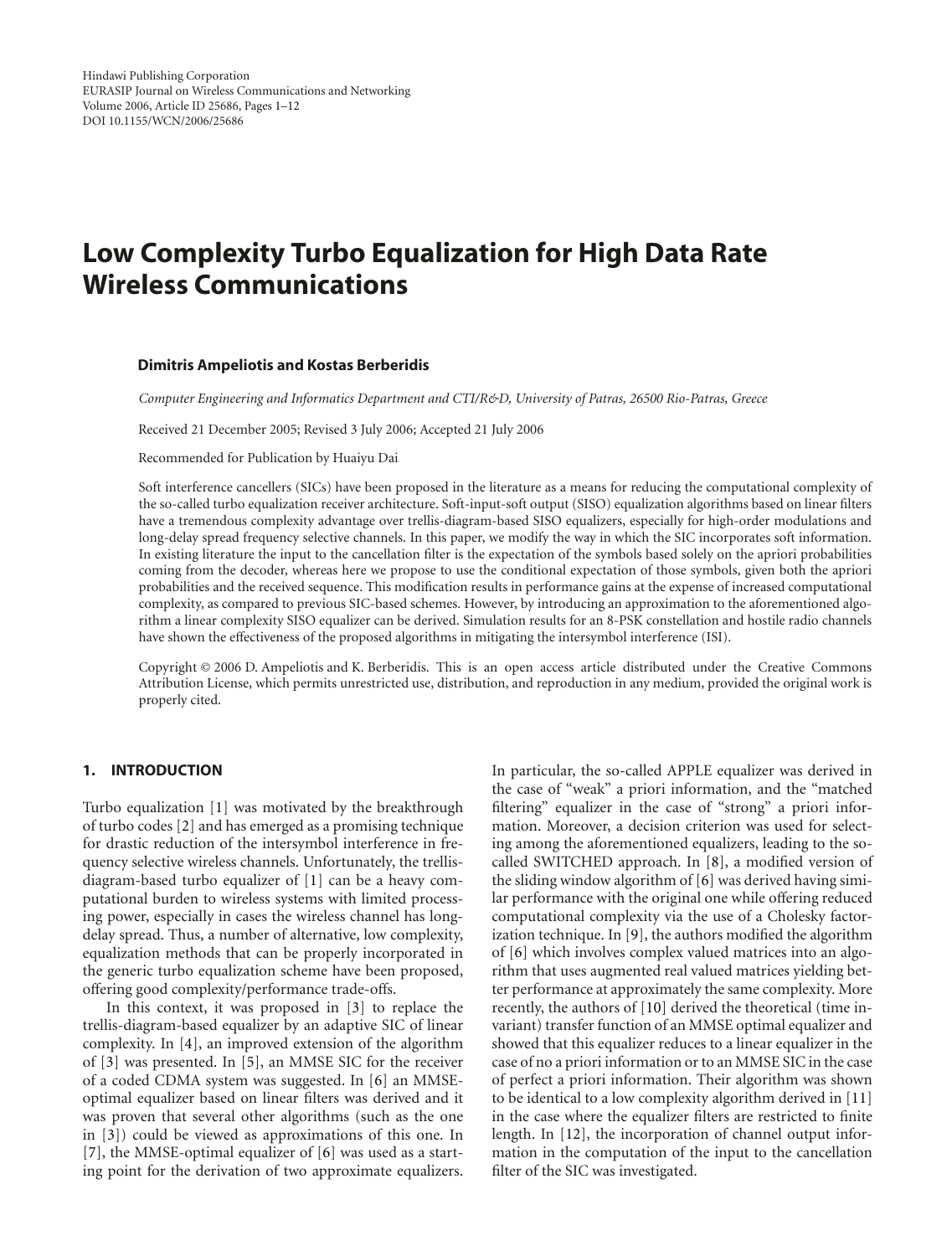

<span id="page-1-1"></span>Figure 1: The model of transmission.

In the proposed turbo equalizer, we split the problem of a priori probabilities-based equalization into two distinct MMSE optimization problems. The first problem consists in the estimation of past and future symbols using a priori probabilities and channel output information, while the second problem is the estimation of the current symbol based on past and future symbols. The solution to the first problem is to use an MMSE equalizer similar to the one developed in [\[11](#page-10-11)], but modified appropriately so as to provide all the required symbols instead of computing only the current symbol estimate. For the second problem we suggest using an MMSE SIC which has been designed under the assumption that its input symbols are actually correct symbols (in practice they are provided by the aforementioned equalizer). As shown experimentally, the proposed approach, so-called conditional expectation-soft interference canceller (CE-SIC), exhibits similar performance to the exact MMSE solution of [\[11](#page-10-11)], at a similar computational cost. Although the exact implementation of the CE-SIC does not enjoy any advantage over the exact equalizer of [\[11\]](#page-10-11), it leads to the derivation of an approximate version, so-called approximate conditional expectation-soft interference canceller (ACE-SIC), which has linear complexity. Simulation results have shown that the proposed algorithm exhibits very good performance characteristics that make it suitable for high data rate wireless communications.

The rest of this paper is organized as follows: in [Section 2,](#page-1-0) the communication system model is formulated. In [Section](#page-2-0) [3,](#page-2-0) the CE-SIC algorithm is derived. Then, an approximation to the exact algorithm is introduced and the ACE-SIC algorithm is formulated in [Section 4.](#page-4-0) In [Section 5,](#page-6-0) for comparison reasons, various SISO equalizers that are suitable for turbo equalization are categorized according to their computational complexity. Finally, in [Section 6,](#page-7-0) simulation results verifying the performance of the proposed equalizers are provided and the work is concluded in [Section 7.](#page-7-1)

#### <span id="page-1-0"></span>**2. SYSTEM MODEL**

Let us consider the communication system depicted on [Figure 1.](#page-1-1) A discrete memoryless source generates binary data  $b_i$ ,  $i = 1, \ldots, S$ . These data, in blocks of length *S*, enter a convolutional encoder of rate *R*, so that new blocks of *S/R* bits  $(c_j, j = 1, \ldots, S/R)$  are created, where  $S/R$  is assumed integer and no trellis termination is assumed. The output of the convolutional encoder is then permuted by an interleaver, denoted as  $\Pi$ , so as to form the corresponding block of bits  $c_m$ ,  $m = 1, \ldots, S/R$ . The output of the interleaver is then grouped into groups of *q* bits each (with *S/Rq* also assumed integer) and each group is mapped into a 2*q*-ary symbol from the alphabet  $A = \{\alpha_1, \alpha_2, \dots, \alpha_{2q}\}\.$  The resulting symbols  $x_n$ ,  $n = 1, \ldots, S/Rq$ , are finally transmitted through the channel.

We assume that the communication channel is frequency selective and constant during the packet transmission, so that the output of the channel (and input to the receiver) can be modeled as

$$
z_n = \sum_{i=-L_1}^{L_2} h_i x_{n-i} + w_n, \tag{1}
$$

where  $L_1$ ,  $L_2$  + 1 denote the lengths of the anticausal and causal parts, respectively, of the channel impulse response. The output of the multipath channel is corrupted by complex-valued additive white Gaussian noise (AWGN) *wn*.

At the receiver, we employ an equalizer to compute soft estimates of the transmitted symbols. As a part of the equalizer is also a scheme that transforms the soft estimates of the symbols into soft estimates of the bits that correspond to those symbols. The output of the equalizer is the loglikelihood  $L_e^{(E)}(c_m)$ ,  $m = 1, \ldots, S/R$ , where the subscript stands for "extrinsic" and the superscript denotes that this log-likelihood ratio comes from the equalizer. The operator  $L(\cdot)$  applied to a binary random variable *y* is defined as

$$
L(y) = \ln\left(\frac{\Pr(y=1)}{\Pr(y=0)}\right). \tag{2}
$$

In the sequel, the log-likelihood ratios  $L_e^{(E)}(c_m)$  are deinterleaved and enter a soft convolutional decoder, implemented here as a MAP decoder. We stretch the fact that the convolutional decoder operates on the code bits  $c_i$  of the code and not on the information bits *bi*. The log-likelihood ratios  $L^{(D)}(c_j)$  at the output of the decoder are first interleaved and then enter the SISO equalizer as a priori probabilities information. These a priori probabilities are combined with the output of the channel via a SISO equalization algorithm which computes new soft estimates about the transmitted bits. Thus, the above mentioned procedure can be iterated a number of times. The authors of [\[13](#page-10-13)] have proposed three stoping criteria that can be used to terminate the iterative procedure when no further performance improvement is possible, thus reducing the computational complexity of the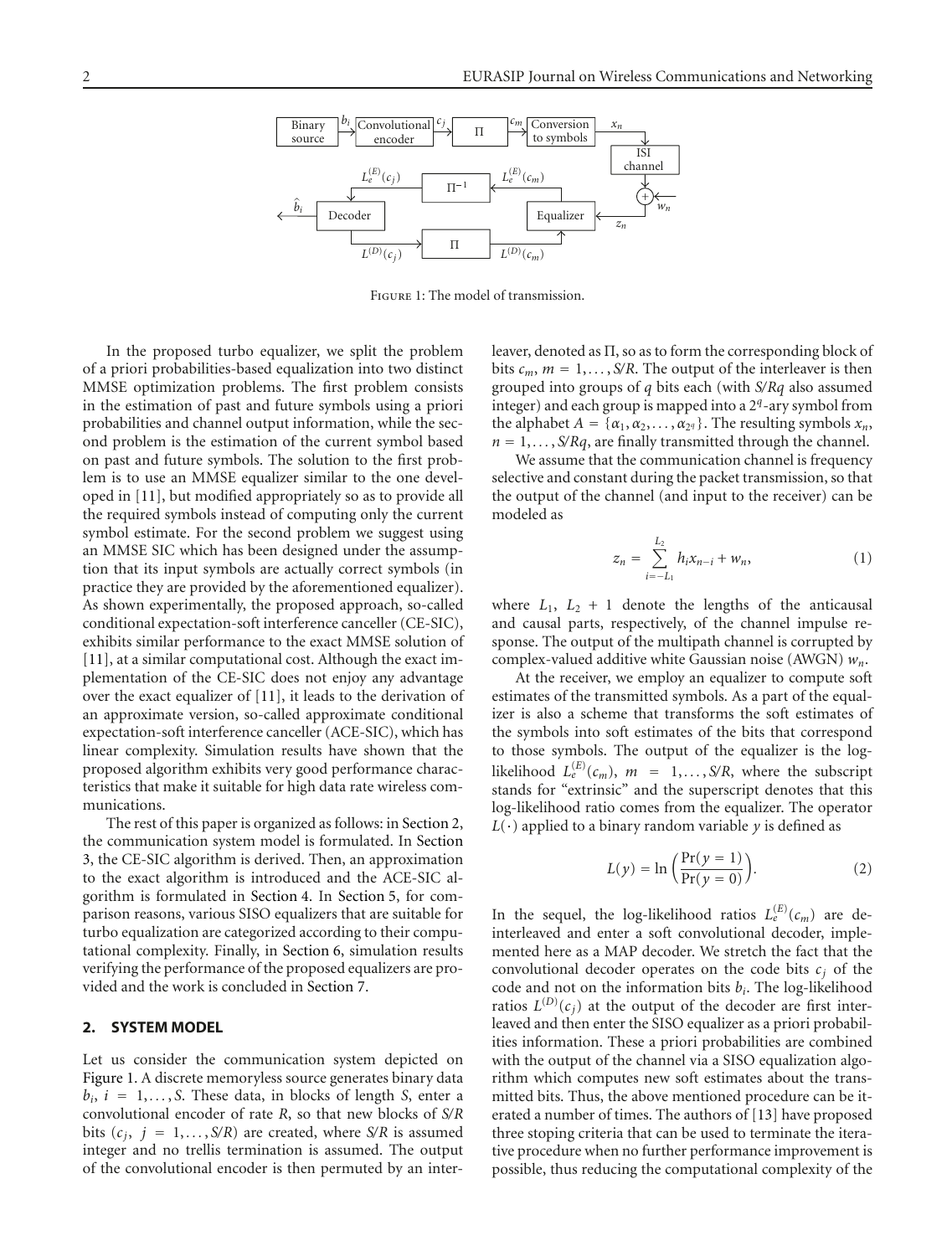

<span id="page-2-1"></span>Figure 2: The proposed CE-SIC equalizer.

receiver. These stoping criteria consist in (a) using the cross entropy, (b) monitoring the hard decisions at the output of the decoder (whether they remain the same as in the previous iteration), and (c) evaluating a risk function that measures the reliability of the decisions at the output of the decoder. In any case, at the last iteration, the decoder operates on the information bits  $b_i$  and provides the hard estimates  $\hat{b}_i$ . Although in our experiments we have used a fixed number of iterations, the above-mentioned stoping criteria could apply to our method as well.

It is interesting to note that, as it was also the case in [\[10](#page-10-10), [14](#page-10-14), [15\]](#page-10-15), we observed that if the output of the MAP decoder is extrinsic then nonnegligible performance degradation occurs for high-order modulations. Thus, in this work we use the entire a posteriori probability information at the output of the decoder as input to the equalizer.

## <span id="page-2-0"></span>**3. THE CONDITIONAL EXPECTATION SIC (CE-SIC)**

The CE-SIC shown in [Figure 2](#page-2-1) is a device consisting of three distinct units, namely, an MMSE soft interference canceller, a conditional expectation computation unit that delivers symbol estimates to the cancellation filter of the SIC, and a Demapper. The conditional expectation computation unit provides estimates of the transmitted symbols given the a priori information coming from the decoder and the output of the channel. Based on these estimates the SIC forms an estimate  $s_n$  of the current symbol. Finally, the Demapper exploits the output of the SIC and the a priori bit probabilities to compute the corresponding a posteriori bit probabilities. In the following, we describe in detail each of these units.

#### *3.1. MMSE soft interference cancellation*

The SIC [\[3](#page-10-3), [6](#page-10-6)] consists of two filters, that is, the matched filter

$$
\mathbf{p} = [p_{-k} \cdots p_0 \cdots p_l]^T, \qquad M = k + l + 1 \tag{3}
$$

and the cancellation filter

$$
\mathbf{q} = [q_{-K} \cdots q_{-1} \ 0 \ q_1 \cdots q_N]^T. \tag{4}
$$

The input to the filter **p** is the sampled output of the channel at the symbol rate, whereas the input to the cancellation filter consists of past and future symbols. The output  $s_n$  of the SIC is the sum of the outputs of the two filters, that is,

<span id="page-2-3"></span>
$$
s_n = \mathbf{p}^H \mathbf{z}_n + \mathbf{q}^H \widetilde{\mathbf{x}}_n, \tag{5}
$$

where  $\mathbf{z}_n = [z_{n+k} \cdots z_n \cdots z_{n-l}]^T$  and  $\widetilde{\mathbf{x}}_n = [\widetilde{x}_{n+K} \cdots \widetilde{x}_n \cdots$  $\widetilde{x}_{n-N}$ <sup>T</sup>. Minimizing the mean squared error  $E[|s_n-x_n|^2]$  and assuming that the cancellation filter contains correct symbols, then the involved filters are given by the equations (see the appendix):

<span id="page-2-4"></span>
$$
\mathbf{p} = \frac{1}{\sigma_w^2 + E_h} \mathbf{H} \mathbf{d},
$$
  
q = -\mathbf{H}^H \mathbf{p} + \mathbf{d} \mathbf{d}^T \mathbf{H}^H \mathbf{p}, (6)

where  $N = l + L_2$ ,  $K = L_1 + k$ ,  $E_h = d^T H^H H d$  is the energy of the channel and **H** is the  $M \times (K+N+1)$  channel convolution matrix. **H** and **d** are defined as

$$
\mathbf{H} = \begin{bmatrix} h_{-L_1} & \cdots & h_{L_2} & 0 & \cdots & 0 \\ 0 & \ddots & h_{L_2-1} & h_{L_2} & \cdots & 0 \\ \vdots & \ddots & \ddots & \ddots & \ddots & \vdots \\ 0 & \cdots & 0 & h_{-L_1} & \cdots & h_{L_2} \end{bmatrix}, \quad (7)
$$

$$
\mathbf{d} = \begin{bmatrix} \mathbf{0}_{1 \times K} & 1 & \mathbf{0}_{1 \times N} \end{bmatrix}^T,
$$

respectively. From the above equations it is clear that the output *sn* of the canceller does not depend on the symbol estimate  $\tilde{x}_n$  since the central tap  $(q_0)$  of the cancellation filter has been set to zero. At this point, it is convenient to define a function  $\mathcal{T}(\mathbf{v}, L, C)$  which transforms the row vector **v** into a  $L \times C$  Toeplitz matrix as

<span id="page-2-2"></span>
$$
\mathcal{T}\left(\left[v_1v_2\cdots v_d\right], L, C\right)
$$
\n
$$
= \begin{bmatrix}\nv_1 & \cdots & v_d & 0 & \cdots & 0 \\
0 & \ddots & v_{d-1} & v_d & \cdots & 0 \\
\vdots & \ddots & \ddots & \ddots & \ddots & \vdots \\
0 & \cdots & 0 & v_1 & \cdots & v_d\n\end{bmatrix} L \text{ rows.} \quad (8)
$$

<span id="page-2-5"></span>Thus, according to [\(8\)](#page-2-2), the convolution matrix **H** can be written as

$$
\mathbf{H} = \mathcal{T}(\mathbf{h}^T, M, K + N + 1), \tag{9}
$$

where  $\mathbf{h} = [h_{-L_1} \cdots h_0 \cdots h_{L_2}]^T$ .

#### *3.2. Conditional expectation computation*

Let us first see how the mean and variance of the transmitted symbols may be computed based solely on a priori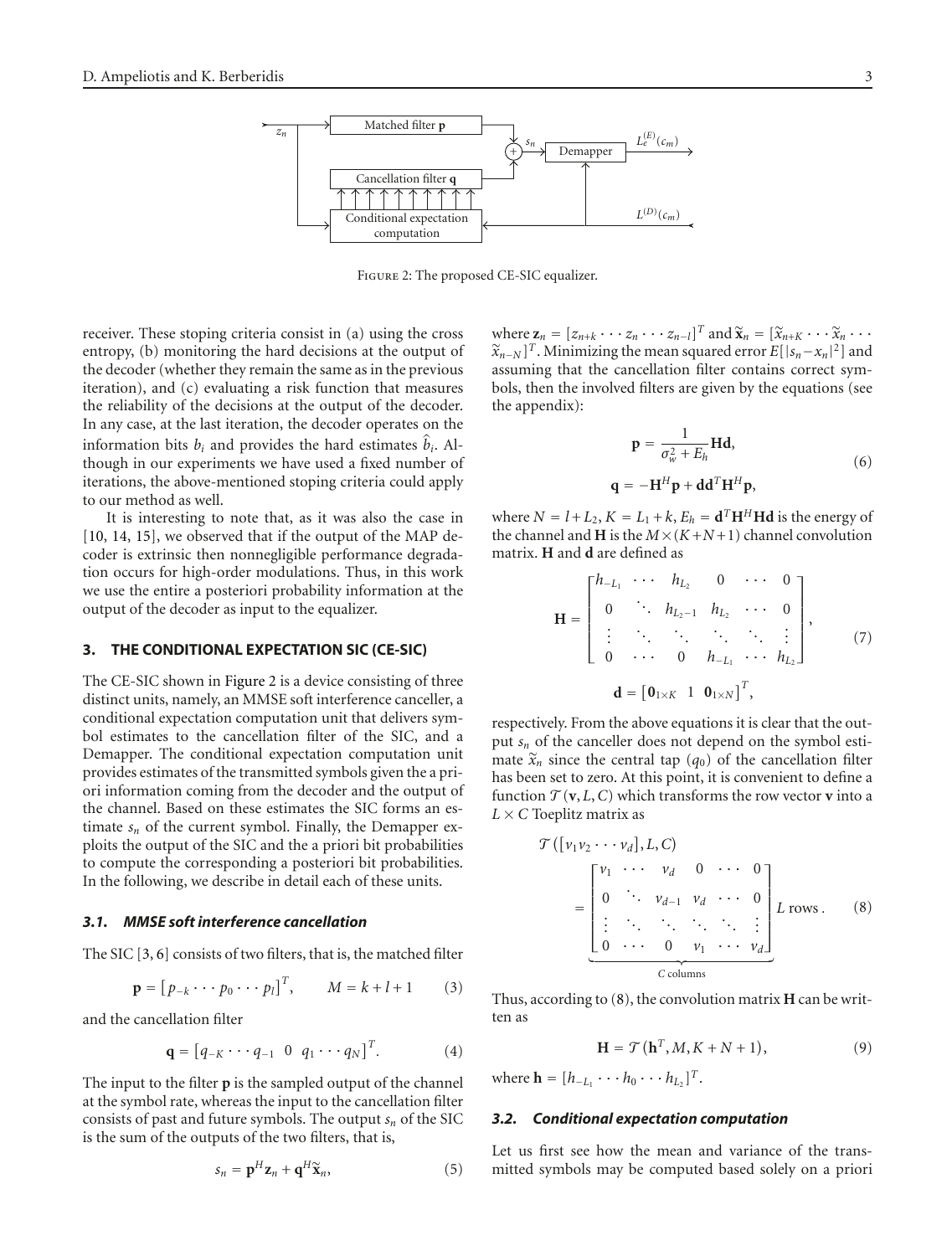probabilities. If we define the function that maps the bits into symbols as

$$
\alpha_i = \mathcal{A}(\beta_{i,1}, \beta_{i,2}, \dots, \beta_{i,q}), \qquad (10)
$$

where  $\beta_{i,j} \in \{0,1\}$  and  $\alpha_i \in A$ , then the transmitted symbols are given by

$$
x_n = A(c_{(n-1)\cdot q+1}, c_{(n-1)\cdot q+2}, \ldots, c_{(n-1)\cdot q+q}), \quad n=1, \ldots, \frac{S}{Rq},
$$
\n(11)

where  $c_{(n-1)\cdot q+j}$  correspond to the output bits of the interleaver. Based on the assumption that these bits are mutually independent, we have

$$
\Pr\left\{x_n = \alpha_i\right\} = \prod_{j=1}^{q} \Pr\left\{c_{(n-1)\cdot q+j} = \beta_{i,j}\right\},\tag{12}
$$

where the latter probabilities come from the decoder after converting the log-likelihood ratios to bit probabilities. Based on the above symbol probabilities we have

$$
\overline{x}_n = E[x_n] = \sum_{i=1}^{2^q} \alpha_i \Pr\{x_n = \alpha_i\},
$$
  

$$
\sigma_{x_n}^2 = E[\left|x_n\right|^2] - E[x_n]E[x_n^*] = 1 - \left|\overline{x}_n\right|^2
$$
 (13)

assuming unit average symbol power  $E[|x_n|^2]$ . The symbol  $*$ denotes the complex conjugate operation. It should be made clear at this point that the operator *<sup>E</sup>*[·] is computed taking into account the a priori probabilities  $Pr\{x_n = \alpha_i\}$  at the output of the channel decoder. Thus,  $\overline{x}_n$  is conditioned on the output of the decoder.

The conditional expectation computation unit sets the input to the cancellation filter of the SIC equal to

$$
\widetilde{\mathbf{x}}_n = E[\mathbf{x}_n \mid \mathbf{z}'_n] \tag{14}
$$

instead of  $\overline{\mathbf{x}}_n = E[\mathbf{x}_n]$  as proposed in [\[3\]](#page-10-3), which is only conditioned on the a priori probabilities at the output of the decoder. Vector **z** *<sup>n</sup>* is defined as

$$
\mathbf{z}'_n = \begin{bmatrix} z_{n+k+K} \cdots z_n \cdots z_{n-l-N} \end{bmatrix}^T \tag{15}
$$

and its length is selected so that all elements of  $\tilde{\mathbf{x}}_n$  use information from a window of at least  $M = k + l + 1$  samples of the sequence  $z_n$ . We may express vector  $z'_n$  in matrix form as

$$
\mathbf{z}'_n = \mathbf{H}' \mathbf{x}'_n + \mathbf{w}'_n,\tag{16}
$$

where  $\mathbf{x}'_n = [x_{n+2K} \cdots x_n \cdots x_{n-2N}]^T$ , vector  $\mathbf{w}'_n$  contains the corresponding noise samples, and **H**' is the  $(M' = K +$  $M+N$   $\times$  (2( $K+N$ ) + 1) channel convolution matrix defined similarly to matrix **H**. Thus, [\[16](#page-10-16), Theorem 10.3] concerning the Bayesian general linear model may be applied assuming that the symbols  $\mathbf{x}'_n$  have a prior p.d.f  $\mathcal{N}(\overline{\mathbf{x}}'_n, \mathbf{C}_{\mathbf{x}'_n})$ , where

$$
\mathbf{C}_{\mathbf{x}'_n} = \text{diag}\left( \left[ \sigma_{x_{n+2K}}^2 \cdots \sigma_{x_n}^2 \cdots \sigma_{x_{n-2N}}^2 \right] \right) \tag{17}
$$

is the diagonal covariance matrix of the symbols based solely on a priori probabilities, and  $\overline{\mathbf{x}}'_n = E[\mathbf{x}'_n]$ . Thus,

<span id="page-3-0"></span>
$$
\widetilde{\mathbf{x}}'_n = E[\mathbf{x}'_n | \mathbf{z}'_n]
$$
\n
$$
= \overline{\mathbf{x}}'_n + \mathbf{C}_{\mathbf{x}'_n} \mathbf{H}'^H (\mathbf{H}' \mathbf{C}_{\mathbf{x}'_n} \mathbf{H}'^H + \mathbf{C}_{w'})^{-1} (\mathbf{z}'_n - \mathbf{H}' \overline{\mathbf{x}}'_n),
$$
\n(18)

where  $C_{w'} = \sigma_w^2 I_{M'}$  is the covariance matrix of the noise vector **w**'. Finally, the required vector  $\tilde{\mathbf{x}}_n$  is extracted from  $\tilde{\mathbf{x}}_n'$  by simply keeping only the  $K + N + 1$  required elements. At this point, it is interesting to mention that [\(18\)](#page-3-0) is simply a "block" version of the linear MMSE equalizer proposed in [\[11\]](#page-10-11), in the sense that instead of computing only one symbol estimate, it estimates a vector of symbols.

Now let us impose the extrinsic-information constraint on  $\tilde{\mathbf{x}}_n'$  which implies that this quantity should not depend on the a priori probabilities about symbol *xn*. This modification yields

$$
E^{(e)}[\mathbf{x}'_n] = \overline{\mathbf{x}}'_n - \mathbf{D}'\overline{\mathbf{x}}'_n,
$$
  
\n
$$
\mathbf{C}^{(e)}_{\mathbf{x}'_n} = \mathbf{C}_{\mathbf{x}'_n} + (1 - \sigma_{\mathbf{x}_n}^2)\mathbf{D}',
$$
\n(19)

<span id="page-3-2"></span>where  $\mathbf{D}' = \mathbf{d}'\mathbf{d}'^T$ ,  $\mathbf{d}' = [\mathbf{0}_{1 \times 2K} \quad 1 \quad \mathbf{0}_{1 \times 2N}]^T$ , and the superscript (*e*) stands for "extrinsic". If we define matrix  $F'_n^{(e)} =$  $\mathbf{H}'^H(\mathbf{H}'\mathbf{C}_{\mathbf{x}_n'}^{(e)}\mathbf{H}'^H + \sigma_w^2\mathbf{I})^{-1}$ , and substitute into [\(18\)](#page-3-0), we get

$$
\widetilde{\mathbf{x}}_{n}^{\prime(e)} = E^{(e)}[\mathbf{x}_{n}^{\prime}] + \mathbf{C}_{\mathbf{x}_{n}^{\prime}}^{(e)} \mathbf{F}_{n}^{\prime(e)}(\mathbf{z}_{n}^{\prime} - \mathbf{H}^{\prime} E^{(e)}[\mathbf{x}_{n}^{\prime}])
$$
\n
$$
= \overline{\mathbf{x}}_{n}^{\prime} - \mathbf{D}^{\prime} \overline{\mathbf{x}}_{n}^{\prime} + (\mathbf{C}_{\mathbf{x}_{n}^{\prime}} + (1 - \sigma_{\mathbf{x}_{n}}^{2}) \mathbf{D}^{\prime}) \qquad (20)
$$
\n
$$
\times \mathbf{F}_{n}^{\prime(e)}(\mathbf{z}_{n}^{\prime} - \mathbf{H}^{\prime} \overline{\mathbf{x}}_{n}^{\prime} + \overline{\mathbf{x}}_{n} \mathbf{H}^{\prime} \mathbf{d}^{\prime}).
$$

Now, keeping only the elements of  $\tilde{\mathbf{x}}_n^{\prime\prime}(e)$  that are needed to feed the cancellation filter of the SIC, we have

$$
\widetilde{\mathbf{x}}_n^{(e)} = \overline{\mathbf{x}}_n - \mathbf{D}\overline{\mathbf{x}}_n + (\mathbf{C}_{\mathbf{x}_n} + (1 - \sigma_{\mathbf{x}_n}^2)\mathbf{D})\mathbf{F}_n^{(e)}(\mathbf{z}_n' - \mathbf{H}'\overline{\mathbf{x}}_n' + \overline{\mathbf{x}}_n\mathbf{H}'\mathbf{d}'),
$$
\n(21)

where

<span id="page-3-3"></span><span id="page-3-1"></span>
$$
\mathbf{F}_n^{(e)} = \mathcal{C}\left(\mathbf{F}_n'^{(e)}, K+1, 2K+1+N\right) \tag{22}
$$

denotes a matrix consisting of the "central"  $K + 1 + N$  rows of  $\mathbf{F}_n^{'(e)}$  (from row  $K + 1$  to  $2K + 1 + N$ ) and  $\mathbf{D} = \mathbf{d} \mathbf{d}^T$ . Substituting the above relation into [\(5\)](#page-2-3), and taking into account that  $\mathbf{q}^H \mathbf{d} = 0$ , we finally get

$$
s_n = \mathbf{p}^H \mathbf{z}_n + \mathbf{q}^H \widetilde{\mathbf{x}}_n^{(e)}
$$
  
=  $\mathbf{p}^H \mathbf{z}_n + \mathbf{q}^H \overline{\mathbf{x}}_n + \mathbf{q}^H \mathbf{C}_{\mathbf{x}_n} \mathbf{F}_n^{(e)} (\mathbf{z}_n' - \mathbf{H}' \overline{\mathbf{x}}_n' + \overline{\mathbf{x}}_n \mathbf{H}' \mathbf{d}').$  (23)

From the above relation it is interesting to note that the suggested solution is, in fact, a soft interference canceller (consisting of the first two terms of [\(23\)](#page-3-1)) plus a "correction" term to compensate for the fact that the cancellation filter of the SIC does not contain the correct symbols. Furthermore, for perfect a priori information ( $\sigma_{x_n}^2 \rightarrow 0$ ), the third term of [\(23\)](#page-3-1) vanishes and, in this case, the CE-SIC equalizer becomes equivalent to the exact linear MMSE equalizer of [\[11\]](#page-10-11). On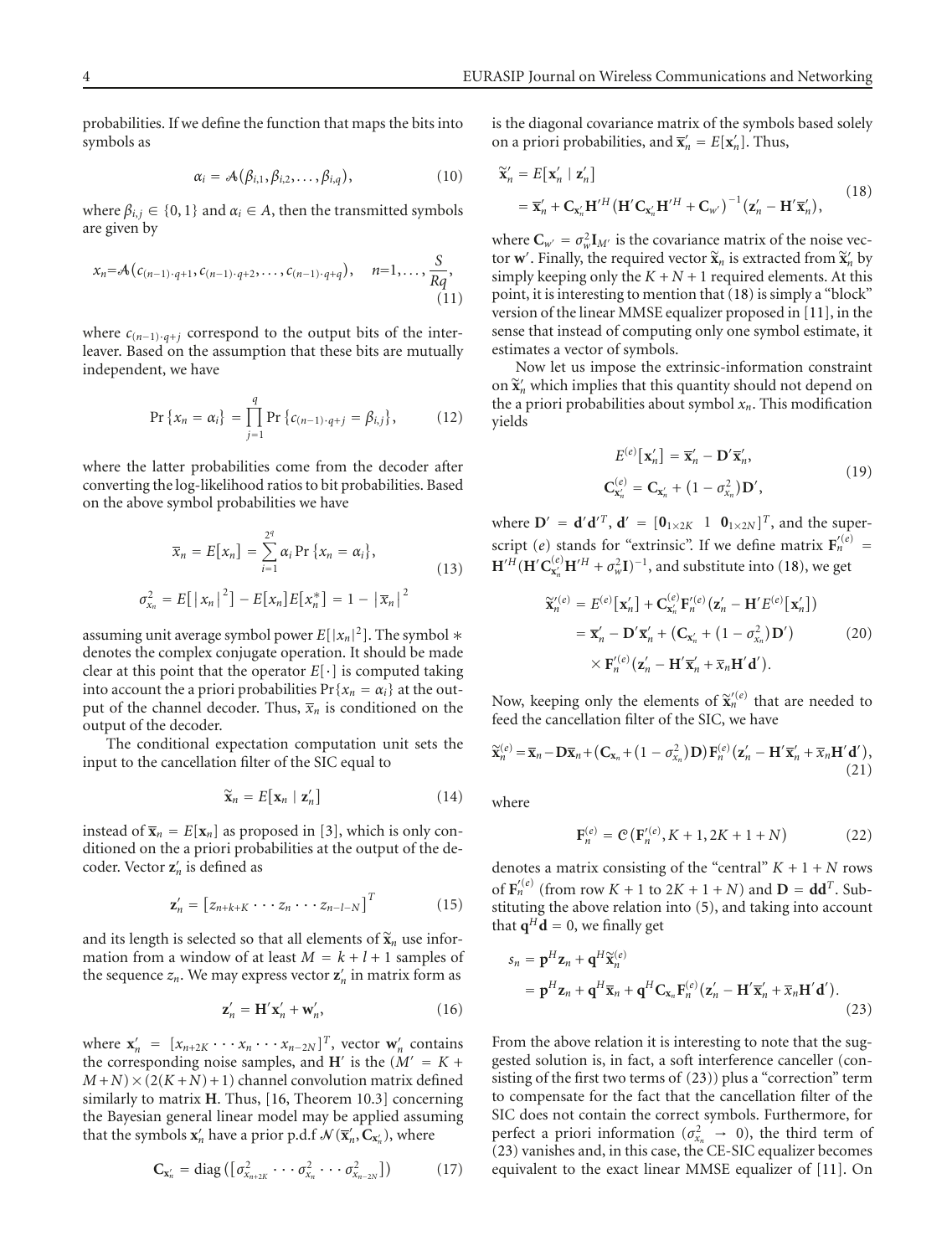Input: **h**, 
$$
L_1
$$
,  $L_2$ ,  $\sigma_w^2$ ,  $L^{(D)}(c_m)$ ,  $z_n$ ,  $k$ ,  $l$   $n = 1,..., S/(Rq)$ ,  $m = 1,..., S/R$   
\nOutput:  $L_{\epsilon}^{(E)}(c_m)$   $m = 1,..., S/(Rq)$   
\nCompute  $\overline{x}_n$  and  $\sigma_{x_n}^2$  from (13)  
\n $M = k + l + 1, N = l + L_2, K = L_1 + k, M' = K + M + N$   
\n $H' = T {h^T, M', 2(K + N) + 1}, d' = [0_{1 \times 2K} 1 0_{1 \times 2N}]^T, D' = d'd'^T$   
\n $H = T {h^T, M, K + N + 1}, d = [0_{1 \times K} 1 0_{1 \times N}]^T, D = dd^T$   
\n $\mathbf{p} = \frac{1}{\sigma_w^2 + E_h} \mathbf{H} d (E_h = d^T \mathbf{H}^H \mathbf{H} d)$   
\n $\mathbf{q} = -\mathbf{H}^H \mathbf{p} + \mathbf{D} \mathbf{H}^H \mathbf{p}$   
\nFOR  $n = 1,..., S/(Rq)$   
\n $C_{x'_n} = diag((\sigma_{x_{n+2K}}^2 \cdots \sigma_{x_n}^2 \cdots \sigma_{x_{n-2N}}^2))$   
\n $\mathbf{F}_n^{(e)} = \mathbf{C}_x'_n + (1 - \sigma_{x_n}^2) \mathbf{D}'$   
\n $\mathbf{F}_n^{(e)} = H'^H (\mathbf{H}' \mathbf{C}_x'_m \mathbf{H}'^H + \sigma_w^2 \mathbf{I})^{-1}$   
\n $\mathbf{F}_n = [z_{n+k} \cdots z_n \cdots z_{n-1}]^T, \mathbf{z}'_n = [z_{n+k+K} \cdots z_n \cdots z_{n-l-1}]^T$   
\n $\overline{x}_n = [\overline{x}_{n+k} \cdots \overline{x}_n \cdots \overline{x}_{n-N}]^T, \overline{x}'_n = [\overline{x}_{n+k+K} \cdots z_n \cdots \overline{x}_{n$ 

<span id="page-4-3"></span>ALGORITHM 1: The CE-SIC equalizer.

the other hand, when a priori information is null, the linear MMSE equalizer of [\[11](#page-10-11)] reduces to a conventional linear equalizer and the CE-SIC reduces to an MMSE SIC whose cancellation filter is fed by the output of a conventional linear equalizer.

In order to transform the output of the CE-SIC into loglikelihood ratios, the mean and variance of  $s_n$ , given that a particular symbol  $\alpha_i$  has been transmitted, must be computed. For these statistics, we get

$$
\mu_{i,n} = E[s_n \mid x_n = \alpha_i] = (\mathbf{p}^H \mathbf{H} \mathbf{d} + \mathbf{q}^H \mathbf{C}_{\mathbf{x}_n} \mathbf{F}_n^{(e)} \mathbf{H}' \mathbf{d}') \cdot \alpha_i,
$$
  
\n
$$
\sigma_{i,n}^2 = \mathbf{p}^H [\mathbf{H} (\mathbf{C}_{\mathbf{x}_n} - \sigma_{\mathbf{x}_n}^2 \mathbf{D}) \mathbf{H}^H + \sigma_w^2 \mathbf{I}_M] \mathbf{p}
$$
  
\n
$$
+ 2 \text{ Real } \{ \mathbf{p}^H [\mathbf{H} (\mathbf{C}_{\mathbf{x}_n, \mathbf{x}'_n} - \sigma_{\mathbf{x}_n}^2 \mathbf{d} \mathbf{d}'^T) \mathbf{H}'^H
$$
  
\n
$$
+ \mathbf{W} ] \mathbf{F}_n^{(e)H} \mathbf{C}_{\mathbf{x}_n}^H \mathbf{q} \}
$$
  
\n
$$
+ \mathbf{q}^H \mathbf{C}_{\mathbf{x}_n} \mathbf{F}_n^{(e)} [\mathbf{H}' (\mathbf{C}_{\mathbf{x}'_n} - \sigma_{\mathbf{x}_n}^2 \mathbf{D}') \mathbf{H}'^H
$$
  
\n
$$
+ \sigma_w^2 \mathbf{I}_{M'} ] \mathbf{F}_n^{(e)H} \mathbf{C}_{\mathbf{x}_n}^H \mathbf{q},
$$
\n(24)

where

<span id="page-4-1"></span>
$$
\mathbf{W} = \begin{bmatrix} \mathbf{0}_{M \times K} & \sigma_w^2 \mathbf{I}_M & \mathbf{0}_{M \times N} \end{bmatrix}
$$
 (25)

and  $\mathbf{C}_{\mathbf{x}_n,\mathbf{x}'_n}$  is the covariance matrix between  $\mathbf{x}_n$  and  $\mathbf{x}'_n$ .

The computational complexity of this algorithm is  $O(M^3)$  since the most demanding operation is the matrix inversion involved in the computation of matrix  $\mathbf{F}'_n^{(e)}$ . A time recursive algorithm similar to the one developed in [\[6\]](#page-10-6) can reduce this to  $O(M^2)$  by exploiting structural similarities between subsequent matrices. Moreover, in [Section 4](#page-4-0) the

CE-SIC algorithm is used as a starting point to derive an *O*(*M*) complexity algorithm.

#### *3.3. Demapper*

The required soft information for the output bits of the SIC, is computed as

$$
L_{e}^{(E)}(c_{m}) = L_{e}^{(E)}(c_{(n-1)\cdot q+j}) = \ln\left(\frac{\Pr\left\{c_{(n-1)\cdot q+j} = 1 \mid s_{n}\right\}}{\Pr\left\{c_{(n-1)\cdot q+j} = 0 \mid s_{n}\right\}}\right)
$$

$$
= \ln\left(\frac{\sum_{\beta_{i,j}=1} \Pr\left\{x_{n} = a_{i} \mid s_{n}\right\}}{\sum_{\beta_{i,j}=0} \Pr\left\{x_{n} = a_{i} \mid s_{n}\right\}}\right)
$$

$$
= \ln\left(\frac{\sum_{\beta_{i,j}=1} \Pr\left\{x_{n} = a_{i}\right\} p(s_{n} \mid x_{n} = a_{i})/p(s_{n})}{\sum_{\beta_{i,j}=0} \Pr\left\{x_{n} = a_{i}\right\} p(s_{n} \mid x_{n} = a_{i})/p(s_{n})}\right),
$$
(26)

<span id="page-4-2"></span>where the term  $p(s_n)$  can be eliminated from nominator and denominator. Note that when computing  $Pr{x_n = a_i}$  in the nominator and denominator we must set the probability of bit *j* equal to unity. Also,  $p(s_n | x_n = a_i) = \mathcal{N}(\mu_{i,n}, \sigma_{i,n}^2)|_{s_n}$ , with  $\mu_{i,n}$  and  $\sigma_{i,n}^2$  given from [\(24\)](#page-4-1). The CE-SIC equalizer, as described in this section, is summarized in [Algorithm 1.](#page-4-3)

#### <span id="page-4-0"></span>**4. APPROXIMATE IMPLEMENTATION**

Although the CE-SIC developed in the previous section is less computationally demanding than the MAP equalization algorithm, it is still difficult to be implemented in a real-time system. Thus in this section we develop an approximate implementation of the CE-SIC equalizer, the so-called ACE-SIC, by modifying the unit that computes the conditional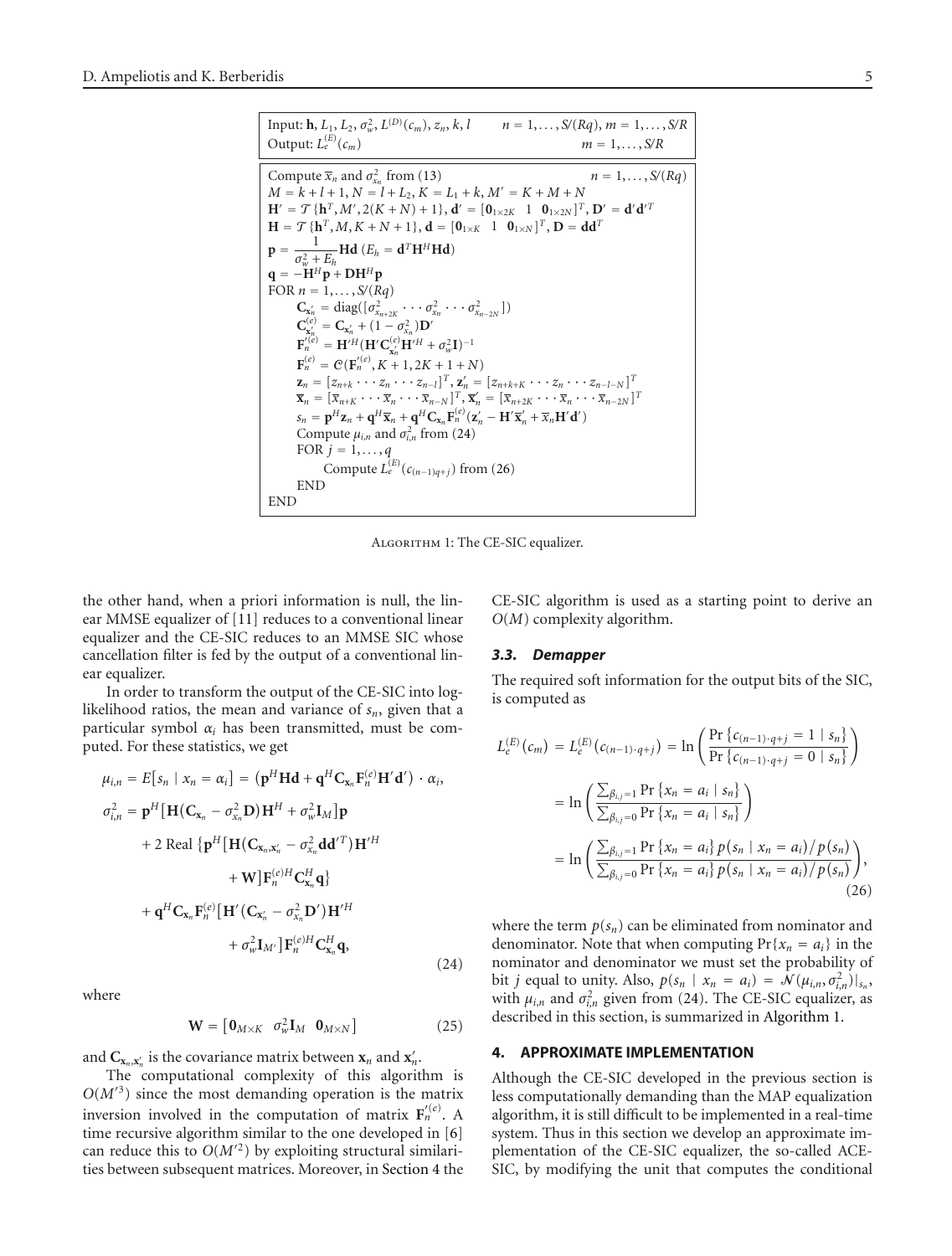expectation of the transmitted symbols. Our design goal is to find an approximation that is well suited for low a priori information. The soft interference canceller that combines symbol estimates is left unchanged. The overall approximate equalizer will thus consist of a device optimized for low a priori information, and the SIC which is optimal for perfect a priori probabilities. Because these units cooperate, we expect that the overall scheme will have good performance for quite general a priori information.

In order to reduce complexity, we approximate matrix

$$
\mathbf{F}'^{(e)}_{n} = \mathbf{H}'^{H} \left( \mathbf{H}' \mathbf{C}_{\mathbf{x}'_{n}}^{(e)} \mathbf{H}'^{H} + \sigma_{w}^{2} \mathbf{I} \right)^{-1}
$$
(27)

by the matrix

$$
\widehat{\mathbf{F}}^{\prime\left(e\right)} = \mathbf{H}^{\prime H} \left(\mathbf{H}^{\prime} \mathbf{H}^{\prime H} + \sigma_{w}^{2} \mathbf{I}\right)^{-1} \tag{28}
$$

assuming that  $C_{\mathbf{x}'_n}^{(e)} \to I_{2K+1+2N}$ , which is true when no a priori information is available. It should be noted that such an approximation has also been used in [\[7\]](#page-10-7). Furthermore, if we inspect the rows of matrix  $\hat{\mathbf{F}}^{\prime\left(e\right)}$ , we can easily verify that each one corresponds to an MMSE linear equalizer designed for a corresponding output delay. In the previous section, we used only the  $K + N + 1$  "central" rows of matrix  $\mathbf{F}'^{(e)}_n$ . These rows correspond to linear equalizers estimating the symbols fed to the cancellation filter of the SIC. Each of these equalizer filters is designed to process a window of at least *l* past samples and *<sup>k</sup>* future samples of {*z*}, relatively to the corresponding output symbol. If the equalizer length  $M = k + l + 1$  is sufficiently long, then any further increase of its length does not affect the existing taps while all new taps are equal to zero. In this case, the associated matrix  $\overline{F}$  is given by

$$
\widehat{\mathbf{F}} = \mathcal{T} \{ \mathbf{d}^T \mathbf{H}^H (\mathbf{H} \mathbf{H}^H + \sigma_w^2 \mathbf{I}_M)^{-1}, K + 1 + N, K + M + N \},\tag{29}
$$

where the function  $\mathcal{T}(\mathbf{v}, L, C)$  was defined earlier. Matrix  $\hat{\mathbf{F}}$ is an approximation of matrix  $F_n^{(e)}$ , where the last matrix is defined by [\(22\)](#page-3-3). This approximation is valid when the linear equalizer filter length is adequately large, so that two linear equalizers of equal length  $K+M+N > M$ , designed to provide estimates of symbols *xn* and *xn*−*<sup>i</sup>*, respectively, have equal taps but shifted by *i* places.

The above-suggested approximation of matrix  $\mathbf{F}_n^{(e)}$  by  $\hat{\mathbf{F}}$  is expected to affect the performance of the ACE-SIC algorithm compared to the performance of its exact counterpart, the CE-SIC. In particular, the third term of [\(23\)](#page-3-1) becomes suboptimal and thus, the past and future symbol estimates in the cancellation filter are not equal to their MMSE estimates. As a remedy to this performance degradation, we allow the (past and future) symbol estimates contained in the cancellation filter to depend on the a priori information about the current symbol  $x_n$ . Using the a priori information about  $x_n$  improves the computed past and future symbol estimates. On the other hand, as these estimates are subsequently combined for the computation of the output of the ACE-SIC, it turns out that the extrinsic information restriction has been relaxed. However, the output of the ACE-SIC depends only implicitly on the a priori information about  $x_n$  via the past and future estimates that use this information. This modification yields the following filtering equation:

$$
\widehat{s}_n = \mathbf{p}^H \mathbf{z}_n + \mathbf{q}^H \overline{\mathbf{x}}_n + \mathbf{q}^H \mathbf{C}_{\mathbf{x}_n} \widehat{\mathbf{F}}(\mathbf{z}'_n - \mathbf{H}' \overline{\mathbf{x}}'_n)
$$
(30)

in which the vector multiplying **F**- does not include the term  $\overline{x}_n$ **H** $'$ **d**<sup> $'$ </sup>, as opposed to [\(23\)](#page-3-1). Simulation results verified that this modification leads to noticeable performance improvement.

Similarly to the CE-SIC, in order to transform the output of the algorithm into log-likelihood ratios the mean and variance of the output  $\hat{s}_n$  must be estimated. For complexity reasons we assume that the required mean and variance remain fixed during each iteration, that is, they are computed once prior to each iteration. This can be achieved by keeping all symbol variances equal to  $\sigma^2$  assuming all symbols to be equally reliable. It is interesting to note that a similar approximation has also been used in [\[7\]](#page-10-7). By using relations [\(24\)](#page-4-1), which comply with the extrinsic information restriction, we get

$$
\hat{\mu}_{i} = (\mathbf{p}^{H} \mathbf{H} \mathbf{d} + \sigma^{2} \mathbf{q}^{H} \hat{\mathbf{F}} \mathbf{H}' \mathbf{d}') \cdot \alpha_{i},
$$
\n
$$
\hat{\sigma}_{i}^{2} = \mathbf{p}^{H} [\mathbf{H} (\sigma^{2} \mathbf{I}_{K+1+N} - \sigma^{2} \mathbf{D}) \mathbf{H}^{H} + \sigma_{w}^{2} \mathbf{I}_{M}] \mathbf{p}
$$
\n
$$
+ 2\sigma^{2} \text{ Real } \{ \mathbf{p}^{H} [\mathbf{H} (\hat{\mathbf{C}}_{\mathbf{x},\mathbf{x}'} - \sigma^{2} \mathbf{d} \mathbf{d}'^{T}) \mathbf{H}'^{H} + \mathbf{W} ] \hat{\mathbf{F}}^{H} \mathbf{q} \}
$$
\n
$$
+ \sigma^{4} \mathbf{q}^{H} \hat{\mathbf{F}} [\mathbf{H}' (\sigma^{2} \mathbf{I}_{2K+1+2N} - \sigma^{2} \mathbf{D}') \mathbf{H}'^{H} + \sigma_{w}^{2} \mathbf{I}_{M'} ] \hat{\mathbf{F}}^{H} \mathbf{q},
$$
\n(31)

<span id="page-5-0"></span>where

<span id="page-5-1"></span>
$$
\hat{\mathbf{C}}_{\mathbf{x},\mathbf{x}'} = [\mathbf{0}_{K+N+1\times K} \quad \sigma^2 \mathbf{I}_{K+N+1} \quad \mathbf{0}_{K+N+1\times N}]. \tag{32}
$$

Concerning now the required parameter  $\sigma^2$ , in contrast to [\[7\]](#page-10-7) where a time average over all  $\sigma_{x_n}^2$  was used, here we suggest using

$$
\sigma^2 = \max \{ \sigma_{x_1}^2, \sigma_{x_2}^2, \dots, \sigma_{x_{S(Rq)}}^2 \}.
$$
 (33)

This approximation is valid whenever all symbol variances are equal. We use the maximum symbol variance (i.e., the variance of the least reliable symbol), in place of the time average previously proposed, in order to assure that none of the symbols is treated as more reliable than it actually is, during the demapping operation.

At this point it is interesting to note that the ACE-SIC equalizer has a very attractive feature compared to other approaches. Apart from the Toeplitz-matrix approximation of [\(29\)](#page-5-0), the ACE-SIC is identical to its exact counterpart (CE-SIC) both for perfect a priori information (i.e.,  $\sigma_{x_n}^2 \rightarrow 0$ ) and for no a priori information (i.e.,  $\sigma_{x_n}^2 \rightarrow 1$ ). Note that similar approximations in [\[6\]](#page-10-6) resulted in equalizers satisfying only one of these two conditions, leading the authors to propose suitable decision criteria for selecting one out of two approximate algorithms (one designed for  $\sigma_{x_n}^2 \rightarrow 0$ , and the other for  $\sigma_{x_n}^2 \rightarrow 1$ ) prior to each iteration [\[6](#page-10-6), [7](#page-10-7)]. The performance of the ACE-SIC demonstrated in [Section 6](#page-7-0) justifies to some extend the approximations suggested above. [Algorithm 2](#page-6-1) summarizes the ACE-SIC equalizer.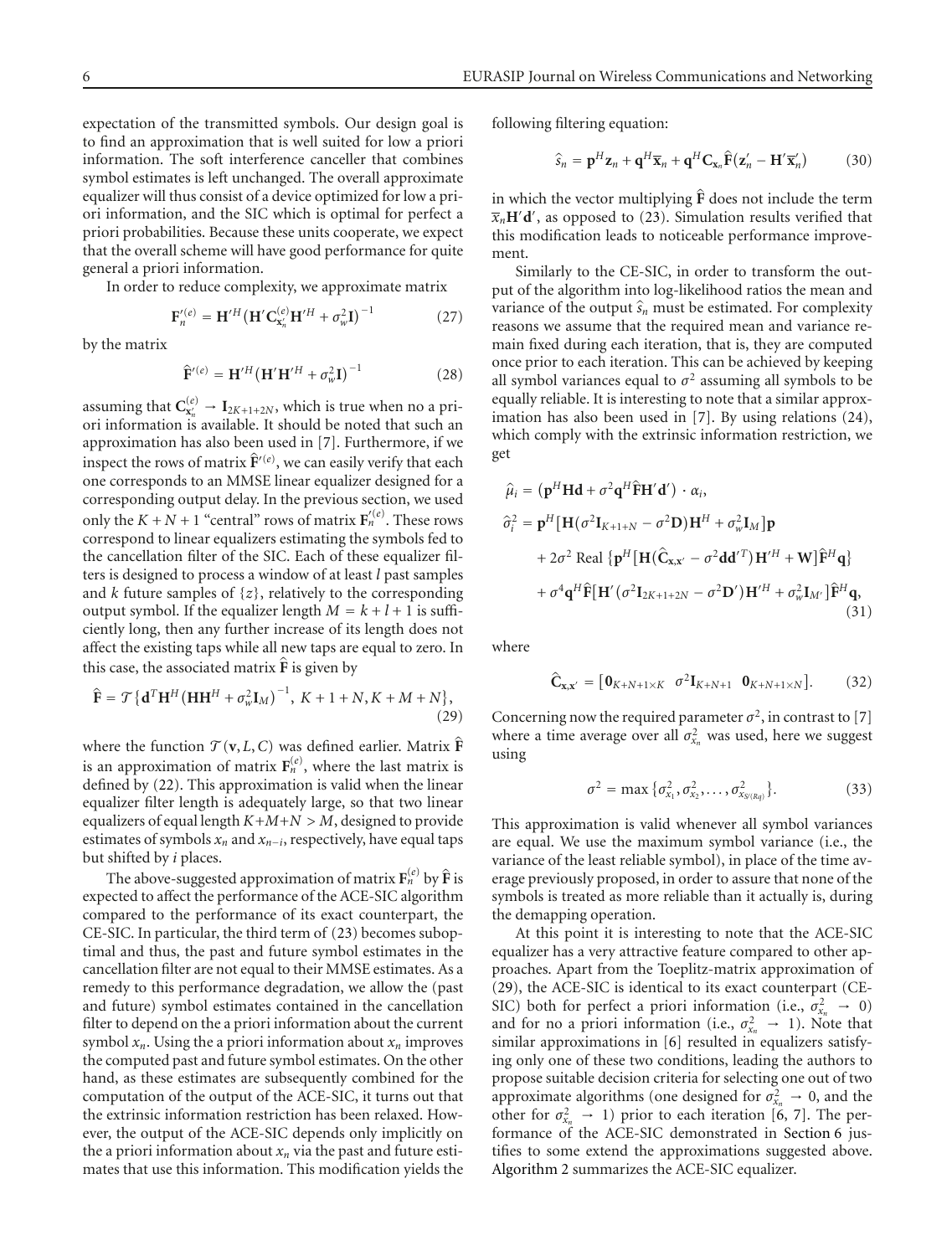| Input: <b>h</b> , $L_1$ , $L_2$ , $\sigma_w^2$ , $L^{(D)}(c_m)$ , $z_n$ , $k$ , $l \qquad n = 1, , S/(Rq)$ , $m = 1, , S/R$<br>Output: $L_e^{(E)}(c_m)$<br>$m = 1, \ldots, S/R$ |  |  |  |  |
|---------------------------------------------------------------------------------------------------------------------------------------------------------------------------------|--|--|--|--|
| Compute $\overline{x}_n$ and $\sigma_{x_n}^2$ from (13)<br>$n = 1, , S/(Ra)$                                                                                                    |  |  |  |  |
| $M = k + l + 1, N = l + L_2, K = L_1 + k$                                                                                                                                       |  |  |  |  |
| For the first Iteration                                                                                                                                                         |  |  |  |  |
| $H = \mathcal{T} \{ h^T, M, K + N + 1 \}, d = [0_{1 \times K} \ 1 \ 0_{1 \times N}]^T, D = dd^T$                                                                                |  |  |  |  |
| $\mathbf{f} = (\mathbf{H}\mathbf{H}^H + \sigma_w^2 \mathbf{I}_M)^{-1}\mathbf{H}\mathbf{d}$                                                                                      |  |  |  |  |
| $\mathbf{p} = \frac{1}{\sigma^2 + E_L} \mathbf{H} \mathbf{d} \ (E_h = \mathbf{d}^T \mathbf{H}^H \mathbf{H} \mathbf{d})$                                                         |  |  |  |  |
| $\mathbf{q} = -\mathbf{H}^H \mathbf{p} + \mathbf{D} \mathbf{H}^H \mathbf{p}$                                                                                                    |  |  |  |  |
| Compute and store all terms of (31) using $\sigma^2 = 1$                                                                                                                        |  |  |  |  |
| FOR $n = 1, \ldots, S/(Ra)$                                                                                                                                                     |  |  |  |  |
| $\mathbf{z}_n = [z_{n+k} \cdots z_n \cdots z_{n-l}]^T$                                                                                                                          |  |  |  |  |
| $\overline{\mathbf{x}}_n = [\overline{x}_{n+K} \cdots \overline{x}_n \cdots \overline{x}_{n-N}]^T$                                                                              |  |  |  |  |
| $\widetilde{x}_n = \overline{x}_n + \sigma_{x_n}^2 \mathbf{f}^H(\mathbf{z}_n - \mathbf{H}\overline{\mathbf{x}}_n)$                                                              |  |  |  |  |
| <b>END</b>                                                                                                                                                                      |  |  |  |  |
| $\sigma^2 = \max\{\sigma_{x_1}^2, \sigma_{x_2}^2, \ldots, \sigma_{x_{S/(R_a)}}^2\}$                                                                                             |  |  |  |  |
| Compute $\hat{\mu}_i$ and $\hat{\sigma}_i^2$ from (31) using the stored terms                                                                                                   |  |  |  |  |
| FOR $n = 1, \ldots, S/(Ra)$                                                                                                                                                     |  |  |  |  |
| $\mathbf{z}_n = [z_{n+k} \cdots z_n \cdots z_{n-l}]^T$                                                                                                                          |  |  |  |  |
| $\widetilde{\mathbf{x}}_n = [\widetilde{x}_{n+K} \cdots \widetilde{x}_n \cdots \widetilde{x}_{n-N}]^T$                                                                          |  |  |  |  |
| $\hat{s}_n = \mathbf{p}^H \mathbf{z}_n + \mathbf{q}^H \widetilde{\mathbf{x}}_n$                                                                                                 |  |  |  |  |
| FOR $j = 1, \ldots, q$                                                                                                                                                          |  |  |  |  |
| Compute $L_{e}^{(E)}(c_{(n-1)q+j})$ from (26) using $\hat{\mu}_i$ and $\hat{\sigma}_i^2$                                                                                        |  |  |  |  |
| <b>END</b>                                                                                                                                                                      |  |  |  |  |
| END                                                                                                                                                                             |  |  |  |  |

<span id="page-6-1"></span>ALGORITHM 2: The ACE-SIC equalizer.

For the sake of simplicity, the algorithm demonstrated in [Algorithm 2](#page-6-1) appears to have two distinct filtering loops. The first one computes the input to the cancellation filter of the SIC while the second loop uses these estimates to cancel the interference. It should be noted however that these two loops could be combined to one: after the initialization phase where the first loop computes *K* estimates  $\widetilde{x}_1, \ldots, \widetilde{x}_K$  (of future symbols needed for cancellation of the interference), the two loops can run simultaneously, that is, at each time instant *n* an estimate of  $\widetilde{x}_{n+K}$  is first computed and then used for cancellation. This remark could be useful in applications with output delay restrictions.

# <span id="page-6-0"></span>**5. COMPLEXITY ISSUES**

Over the past decade, after turbo equalization was first proposed in [\[1\]](#page-10-1), several attempts have been made towards reducing the computational complexity of the equalization algorithm involved in such a receiver architecture. As we have already mentioned, equalizers based on linear filters offer considerable complexity reduction as compared to equalizers based on trellis-diagrams. The various SISO equalizers that are based on linear filters can be classified into the following three categories in terms of their computational complexity.

(1) *Time-varying-filter algorithms.* This category includes algorithms whose filters are being updated each time a new output symbol is computed. Usually, a matrix inversion has to be computed, requiring a complexity order of  $O(M^3)$  which can be reduced to  $O(M^2)$  by using a time-recursive algorithm which exploits structural similarities between subsequent matrices. Typical examples of algorithms falling into this category are the MMSE exact algorithm of [\[11](#page-10-11)], the CE-SIC developed here and the algorithms presented in [\[8,](#page-10-8) [9](#page-10-9)].

- (2) *Reoptimized prior every iteration.* This category includes algorithms whose filters are being updated prior to each iteration, but are kept fixed during the subsequent processing of the current data burst. This optimization involves only one matrix inversion before each iteration, and the required complexity is of order  $O(M^2)$  when the involved channel convolution matrix has a Toeplitz structure. Typical examples of such algorithms are the approximate MMSE LE (I) developed in [\[11](#page-10-11)] and the equivalent IC LE developed in [\[10](#page-10-10)]. In the latter approach the complexity is reduced to  $O(M \log_2(M))$  by approximating a Toeplitz matrix by a circulant matrix.
- (3) *Optimized only once.* This category includes algorithms whose filters are optimized only at the first iteration, and turn out to be equal to the conventional MMSE equalizers, operating without using a priori probabilities. Examples of algorithms of this category are the APPLE, Matched Filtering (Soft Interference Canceller) and SWITCHED equalizers of [\[7](#page-10-7)] and the ACE-SIC developed here.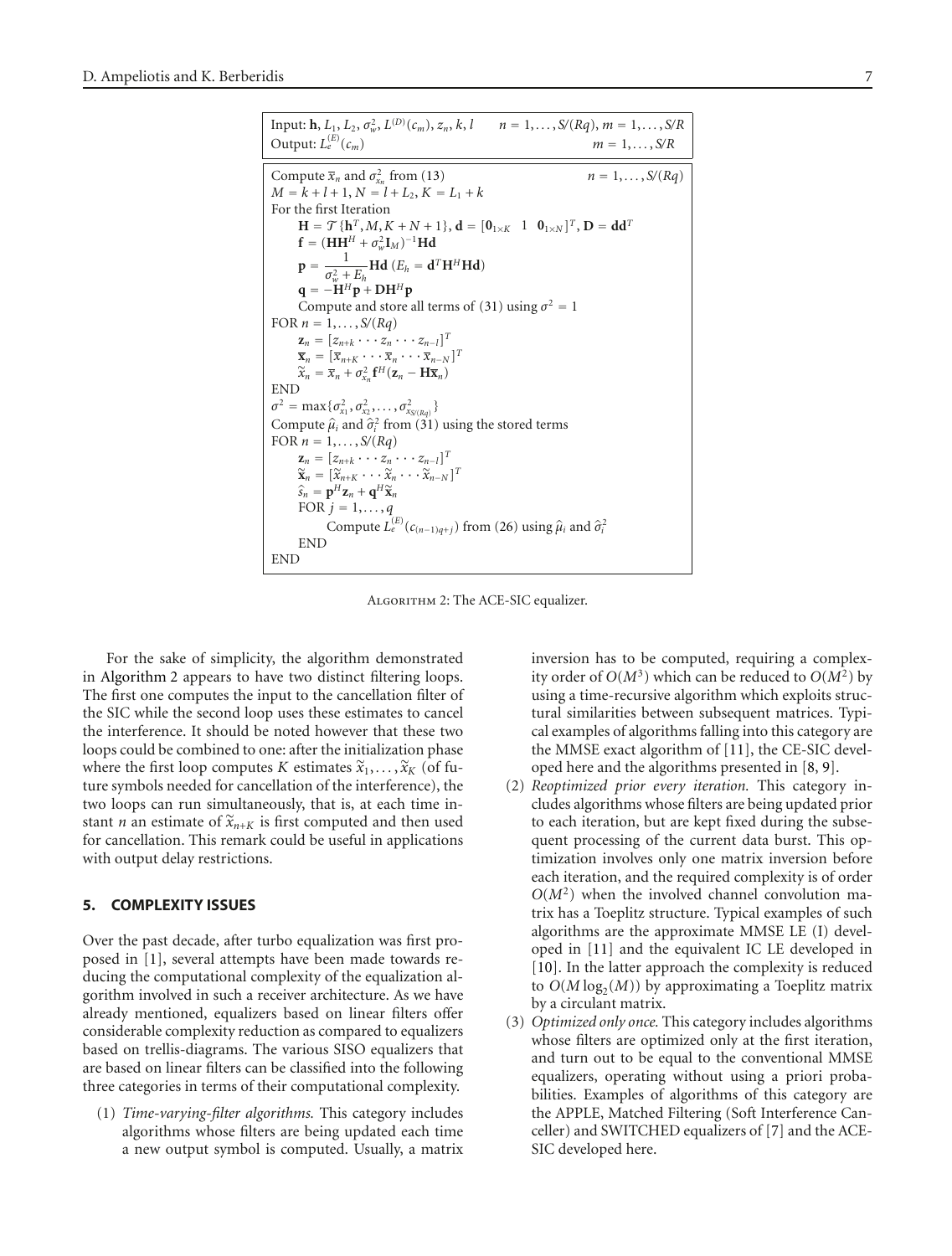<span id="page-7-2"></span>

|                      | <b>Filter Computation</b> |                        | <b>Statistics Computation</b> |                 |
|----------------------|---------------------------|------------------------|-------------------------------|-----------------|
| Approach             | First Iteration           | Next Iterations        | <b>First Iteration</b>        | Next Iterations |
| CE-SIC               | $O(M^2)$                  | $O(M^3)^{\frac{1}{3}}$ | $O(M^2)$                      |                 |
| MMSE LE [11]         | $O(M^2)$                  | $O(M^3)$ <sup>†</sup>  | O(M)                          |                 |
| IC-LE $[10]$         | $O(M \log_2(M))$          | $O(M \log_2(M))$       | $O(M^2)$                      | $O(M^2)$        |
| MMSE-LE $(I)$ $[11]$ | $O(M^2)$                  | $O(M^2)$               | $O(M^2)$                      | $O(M^2)$        |
| SWITCHED [7]         | $O(M^2)$                  |                        | $O(M^2)$                      | O(1)            |
| ACE-SIC              | $O(M^2)$                  |                        | $O(M^2)$                      | O(1)            |

Table 1: Complexity order comparison of various SISO equalizers for the initialization phase (e.g., prior to filtering).

† We assume no "bootstrap" procedure as described in [\[11](#page-10-11)].

Equalizers of the third category, beyond their significant complexity savings, can be easily modified to derive adaptive counterparts that still have linear complexity. Since the filters of those equalizers are set equal to their conventional MMSE counterparts (computed without using a priori probabilities), a decision directed approach utilizing tentative decisions can be used in the update recursion. For example, in [\[3\]](#page-10-3) the LMS algorithm was used to update the filters of a canceller whose initial estimates where obtained using a training sequence. [Table 1](#page-7-2) summarizes the complexity orders for the initialization phase of various SISO equalizers. It should be stressed that comparison of complexities is meaningful if the systems under comparison perform the same number of iterations.

### <span id="page-7-0"></span>**6. SIMULATION RESULTS**

To test the performance of the proposed equalizers we performed some typical experiments. Information bits were generated in bursts of *<sup>S</sup>* <sup>=</sup> 6144 bits. Then an R.S.C. code with generator matrix  $G(D) = [1((1 + D^2)/(1 + D + D^2))]$ of rate  $R = 1/2$  was applied, and the resulting bits were interleaved using a  $\delta$ -random interleaver ( $\delta = 23$ ) [\[17](#page-10-17)]. The interleaved bits were mapped to an 8-PSK  $(q = 3)$  symbol alphabet using Gray code mapping. The 4096 symbols per burst were transmitted over a channel whose impulse response was set either *<sup>h</sup>*−<sup>1</sup> <sup>=</sup> <sup>0</sup>*.*407, *<sup>h</sup>*<sup>0</sup> <sup>=</sup> <sup>0</sup>*.*815, *<sup>h</sup>*<sup>1</sup> <sup>=</sup> <sup>0</sup>*.*<sup>407</sup> (channel B of [\[18](#page-10-18)]) or  $h_{-2} = 0.227$ ,  $h_{-1} = 0.46$ ,  $h_0 = 0.688$ ,  $h_1 = 0.46$  $h_1 = 0.46$  $h_1 = 0.46$ ,  $h_2 = 0.227$  (channel C of [\[18](#page-10-18)]). Figures [3](#page-8-0) and 4 demonstrate the performance of various receivers performing turbo equalization for the aforementioned channels. The cases shown correspond to (a) conventional equalization and decoding executed once, and (b), (c), and (d) to 1, 2, and 8 turbo iterations, respectively. For all simulations, the filter lengths were computed using  $k = l = 10$ . The SNR of the system used in the simulations is defined as

$$
\frac{E_b}{N_0} = \frac{E_s}{q \cdot R \cdot N_0},\tag{34}
$$

where *Es* denotes the average energy per transmitted symbol and  $N_0 = \sigma_w^2$ .

From [Figure 3,](#page-8-0) we notice that all equalizers exhibit similar performance. The MMSE equalizer of [\[6\]](#page-10-6) has superior performance followed by the CE-SIC, the SWITCHED equalizer of [\[7](#page-10-7)] and the ACE-SIC. The performance of all algorithms is almost the same after eight iterations, and all algorithms have reached the performance bound that corresponds to the AWGN channel. Using a high complexity algorithm for the channel B does not seem very practical since the same performance can be obtained by the low complexity solutions.

On [Figure 4,](#page-9-0) we notice that the ISI caused by the channel is quite severe so that none of the examined algorithms reaches the performance bound after eight iterations. The MMSE equalizer of [\[6](#page-10-6)], and the CE-SIC have almost the same performance. The MMSE I equalizer, proposed in [\[11](#page-10-11)] as a low cost alternative to the exact algorithm, offers better performance than the ACE-SIC equalizer but at a higher computational complexity, since its filters are reoptimized before every turbo iteration. It is interesting to note that the ACE-SIC equalizer exhibits better performance than the SWITCHED equalizer of [\[7\]](#page-10-7) (approximately 1 dB less SNR is needed to achieve a BER of 10−3). Therefore, for hostile channels, switching between equalizers optimized for the two extreme cases (no a priori and perfect a priori information) is a less efficient technique than using an algorithm that can smoothly adapt to the quality of the a priori information (such as the ACE-SIC). Also, the ACE-SIC equalizer, at medium SNRs, achieves a performance close to the performance of its exact counterpart.

### <span id="page-7-1"></span>**7. CONCLUSION**

In this work, a novel SISO equalizer of linear complexity was presented. This algorithm was derived as an approximate implementation (ACE-SIC) of a new two-step minimization algorithm (CE-SIC) which in turn was developed for the problem of equalization using a priori probabilities. Simulation results indicated that (a) the exact implementation has almost identical performance to the MMSE equalizer of [\[11](#page-10-11)], and (b) the approximate implementation offers very good performance at linear complexity. Thus, the latter low complexity equalization algorithm is suitable for high data-rate wireless communication systems with limited processing power.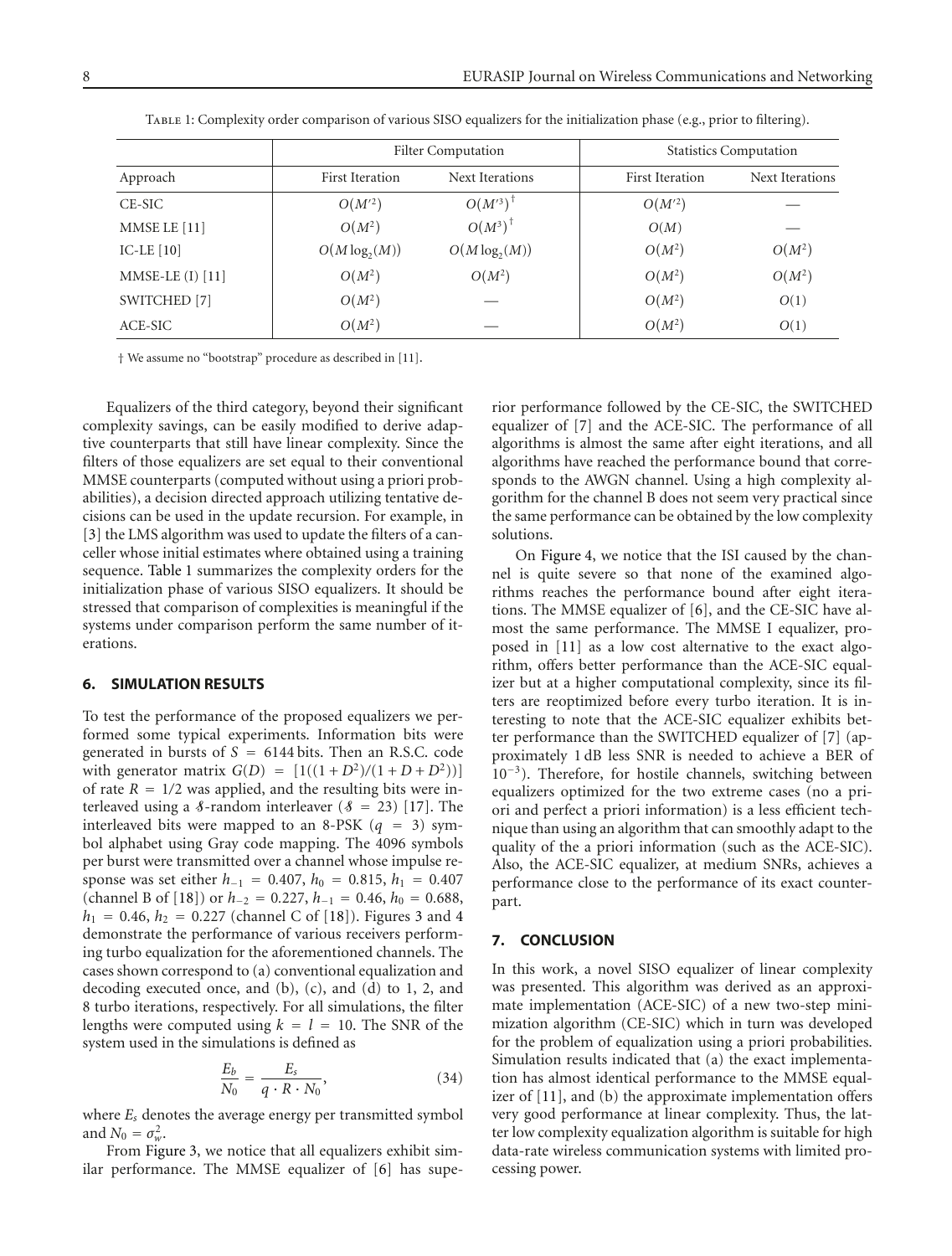

<span id="page-8-0"></span>Figure 3: Bit error rate performance of various iterative receivers for channel B. (a) Equalization and decoding executed once, (b) one turbo iteration, (c) two turbo iterations, and (d) 8 turbo iterations.

 $)$ 

# **APPENDIX**

## **DERIVATION OF** [\(6\)](#page-2-4)

Let us define filter **p** of the soft interference canceller as in [\(3\)](#page-2-5) and partition filter **q** as

$$
\mathbf{q} = [q_{-K} \cdots q_{-1} \ 0 \ q_1 \cdots q_N]^T = [q_{(f)}^T \ 0 \ q_{(p)}^T].
$$
\n(A.1)

Let us now define a vector *θ* containing the coefficients of the above filters as  $\theta = [\mathbf{p}^T \ \mathbf{q}_{(f)}^T \ \mathbf{q}_{(p)}^T]^T$  and the vector

$$
\mathbf{u}_n = \begin{bmatrix} z_{n+k} \cdots z_n \cdots z_{n-l} & x_{n+k} \cdots x_{n+1} & x_{n-1} \cdots x_{n-N} \end{bmatrix}^T
$$
\n(A.2)

so that the output of the canceller at time index *n* is given by  $s_n = \theta^H \mathbf{u}_n$ . The vector  $\theta_o$  that minimizes the mean squared error  $E[|s_n - x_n|^2]$  will then satisfy

$$
\mathbf{R}\theta_o = \mathbf{r},\tag{A.3}
$$

where  $\mathbf{R} = E[\mathbf{u}_n \mathbf{u}_n^H]$  and  $\mathbf{r} = E[x_n \mathbf{u}_n]$ . We can now split matrix **R** into 9 submatrices as follows:

$$
\mathbf{R} = E[\mathbf{u}_n \mathbf{u}_n^H] = \begin{bmatrix} \mathbf{R}_{zz} & \mathbf{R}_{zx}^{(f)} & \mathbf{R}_{zx}^{(p)} \\ \mathbf{R}_{xz}^{(f)} & \mathbf{R}_{xx}^{(f)} & \mathbf{R}_{xx}^{(f,p)} \\ \mathbf{R}_{xz}^{(p)} & \mathbf{R}_{xx}^{(p,f)} & \mathbf{R}_{xx}^{(p)} \end{bmatrix}, \quad (A.4)
$$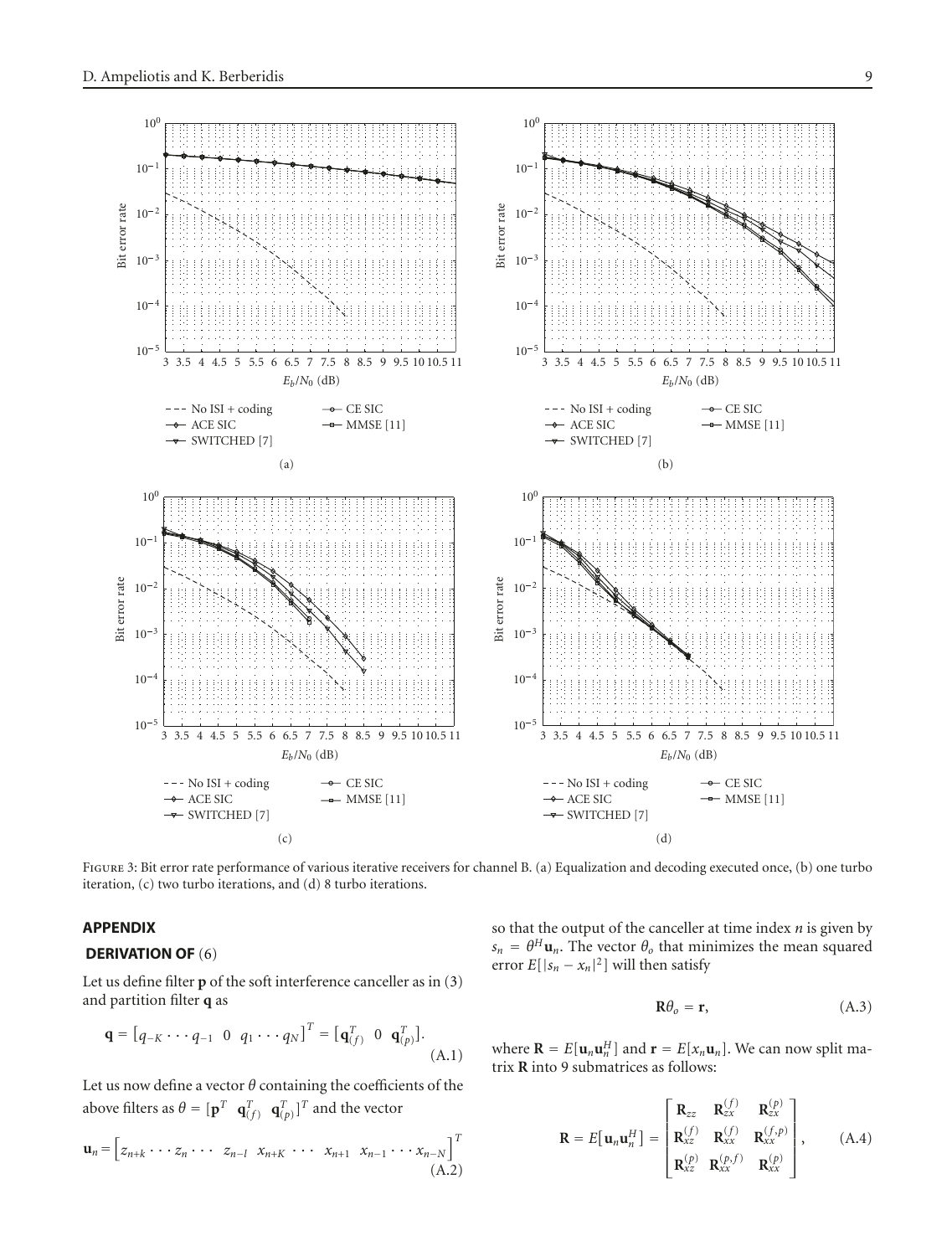

<span id="page-9-0"></span>FIGURE 4: Bit error rate performance of various iterative receivers for channel C. (a) Equalization and decoding executed once, (b) one turbo iteration, (c) two turbo iterations, and (d) 8 turbo iterations.

 $\mathbf{r}_{xz}$ 

where by using the fact that the symbols  $x_n$  are uncorrelated we have that

 $\Gamma$  $\mathbf{I}$  $\mathbf{R}_{xx}^{(f)}$   $\mathbf{R}_{xx}^{(f,p)}$  $\mathbf{R}_{xx}^{(p,f)}$   $\mathbf{R}_{xx}^{(p)}$ ⎤  $\vert$  =  $\Gamma$  $\begin{bmatrix} \mathbf{I}_K & \mathbf{0}_{K\times N} \\ \mathbf{0} & \mathbf{I} \end{bmatrix}$  $\mathbf{0}_{N\times K}$  **I**<sub>N</sub>  $\overline{\mathsf{I}}$  $\vert , \vert$  **r** =  $\Gamma$  $\parallel$ **r***xz*  $\mathbf{0}_{K\times1}$  $\mathbf{0}_{N\times1}$  $\overline{\mathsf{I}}$  $\vert \cdot$ (A.5)

Now, it is possible to express the statistical quantities in the above expressions in terms of the channel impulse response. If we define as **H** the  $M \times (K + 1 + N)$  channel convolution matrix, as **H***<sup>A</sup>* the matrix consisting of the first *K* columns of **H**, and as **H***<sup>B</sup>* the matrix consisting of the last *N* columns of **H**, it is easy to verify that

$$
\mathbf{R}_{zz} = \mathbf{H}\mathbf{H}^{H} + \sigma_{w}^{2}\mathbf{I}_{M},
$$
\n
$$
\mathbf{R}_{zx}^{(f)} = \mathbf{H}_{A}, \qquad \mathbf{R}_{xz}^{(f)} = \mathbf{H}_{A}^{H},
$$
\n
$$
\mathbf{R}_{zx}^{(p)} = \mathbf{H}_{B}, \qquad \mathbf{R}_{xz}^{(p)} = \mathbf{H}_{B}^{H},
$$
\n
$$
= \mathbf{H}\mathbf{d}, \quad \mathbf{d} = \begin{bmatrix} \mathbf{0}_{1 \times k + L_{1}} & 1 & \mathbf{0}_{1 \times l + L_{2}} \end{bmatrix}^{T},
$$
\n(A.6)

where we have assumed  $N = l + L_2$  and  $K = L_1 + k$ . Using the above expressions, we can split the initial linear system into three linear subsystems and express the filters of the MMSE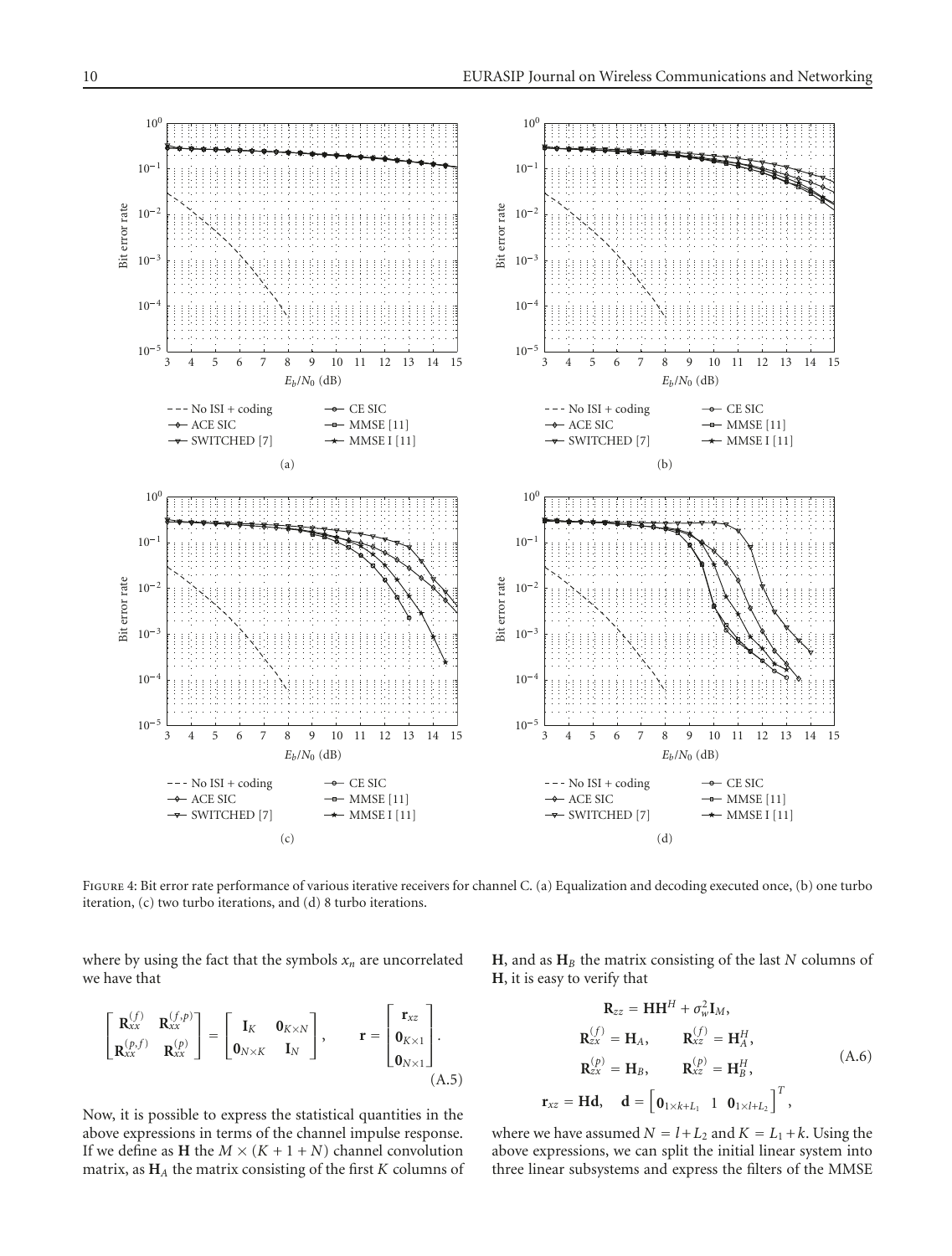canceller as

$$
\mathbf{p}_o = \left(\mathbf{H}\mathbf{H}^H + \sigma_w^2 \mathbf{I}_M - \mathbf{H}_B \mathbf{H}_B^H - \mathbf{H}_A \mathbf{H}_A^H\right)^{-1} \mathbf{H} \mathbf{d},
$$
  
\n
$$
\mathbf{q}_{o,(f)} = -\mathbf{H}_A^H \mathbf{p}_o,
$$
  
\n
$$
\mathbf{q}_{o,(p)} = -\mathbf{H}_B^H \mathbf{p}_o.
$$
\n(A.7)

Substituting  $H = [H_A \ Hd \ H_B]$  into [\(A.7\)](#page-10-19) and using the matrix inversion lemma, we finally get

<span id="page-10-21"></span><span id="page-10-20"></span><span id="page-10-19"></span>
$$
\mathbf{p}_o = \frac{1}{\sigma_w^2 + E_h} \mathbf{H} \mathbf{d}.
$$
 (A.8)

Finally, vector **q***<sup>o</sup>* can be expressed more compactly as

$$
\mathbf{q}_{o} = \begin{bmatrix} \mathbf{q}_{o,(f)} \\ 0 \\ \mathbf{q}_{o,(p)} \end{bmatrix} = \begin{bmatrix} -\mathbf{H}_{A}^{H} \mathbf{p}_{o} \\ 0 \\ -\mathbf{H}_{B}^{H} \mathbf{p}_{o} \end{bmatrix} = -\mathbf{H}^{H} \mathbf{p}_{o} + \mathbf{d} \mathbf{d}^{T} \mathbf{H}^{H} \mathbf{p}_{o},
$$
\n(A.9)

where the last term is used to make the central coefficient of **q***<sup>o</sup>* equal to zero. Equations [\(A.8\)](#page-10-20) and [\(A.9\)](#page-10-21) conclude the proof.

Note at this point that the above equations are equivalent to equation (11) of [\[6\]](#page-10-6) after proper manipulations. To verify this, let us first reproduce equation  $(11)$  of  $[6]$  $[6]$ :

$$
\widehat{x}_n = \mathbf{c}_{\mathrm{MF}}^H(\mathbf{z}_n - \mathbf{H}\overline{\mathbf{x}}_n + \overline{x}_n\mathbf{s}), \qquad (A.10)
$$

where  $c_{MF}$  is the involved matched filter and  $s = Hd$ . Then,

$$
\hat{\mathbf{x}}_n = \mathbf{c}_{\mathrm{MF}}^H \mathbf{z}_n - \mathbf{c}_{\mathrm{MF}}^H \mathbf{H} \overline{\mathbf{x}}_n + \mathbf{c}_{\mathrm{MF}}^H \mathbf{H} \mathbf{d} \overline{\mathbf{x}}_n \n= \underbrace{\mathbf{c}_{\mathrm{MF}}^H \mathbf{z}_n}_{\mathbf{p}_o^H} + \underbrace{(-\mathbf{c}_{\mathrm{MF}}^H \mathbf{H} + \mathbf{c}_{\mathrm{MF}}^H \mathbf{H} \mathbf{d} \mathbf{d}^T)}_{\mathbf{q}_o^H} \overline{\mathbf{x}}_n.
$$
\n(A.11)

Therefore the involved filters are equivalent, since **c***MF* defined in  $[6]$  $[6]$  is equal to filter  $\mathbf{p}_0$ . Thus, it follows that for perfect a priori information the CE-SIC equalizer becomes equivalent to the MMSE linear equalizer of [\[6](#page-10-6), [11\]](#page-10-11).

#### <span id="page-10-1"></span><span id="page-10-0"></span>**REFERENCES**

- [1] C. Douillard, M. Jezequel, C. Berrou, A. Picart, P. Didier, and A. Glavieux, "Iterative correction of intersymbol interference: turbo-equalization," *European Transactions on Telecommunications and Related Technologies*, vol. 6, no. 5, pp. 507–511, 1995.
- <span id="page-10-2"></span>[2] C. Berrou, A. Glavieux, and P. Thitimajshima, "Near Shannon" limit errorcorrecting coding and decoding: turbo codes," in *Proceedings of the IEEE International Conference on Communications (ICC '93)*, pp. 1064–1070, Geneva, Switzerland, May 1993.
- <span id="page-10-3"></span>[3] C. Laot, A. Glavieux, and J. Labat, "Turbo equalization: adaptive equalization and channel decoding jointly optimized," *IEEE Journal on Selected Areas in Communications*, vol. 19, no. 9, pp. 1744–1752, 2001.
- <span id="page-10-4"></span>[4] I. Fijalkow, A. Roumy, S. Ronger, D. Pirez, and P. Vila, "Improved interference cancellation for turbo-equalization," in *Proceedings of IEEE International Conference on Acoustics, Speech and Signal Processing (ICASSP '00)*, vol. 1, pp. 416–419, Istanbul, Turkey, June 2000.
- <span id="page-10-5"></span>[5] X. Wang and H. V. Poor, "Iterative (turbo) soft interference cancellation and decoding for coded CDMA," *IEEE Transactions on Communications*, vol. 47, no. 7, pp. 1046–1061, 1999.
- <span id="page-10-6"></span>[6] M. Tüchler, R. Koetter, and A. C. Singer, "Turbo equalization: principles and new results," *IEEE Transactions on Communications*, vol. 50, no. 5, pp. 754–767, 2002.
- <span id="page-10-7"></span>[7] M. Tüchler and J. Hagenauer, "Linear time and frequency domain turbo equalization," in *Proceedings of IEEE 53rd Vehicular Technology Conference (VTC '01)*, vol. 2, pp. 1449–1453, Rhodes, Greece, May 2001.
- <span id="page-10-8"></span>[8] L. Liu and L. Ping, "An extending window MMSE turbo equalization algorithm," *IEEE Signal Processing Letters*, vol. 11, no. 11, pp. 891–894, 2004.
- <span id="page-10-9"></span>[9] S. Jiang, L. Ping, H. Sun, and C. S. Leung, "Modified LMMSE turbo equalization," *IEEE Communications Letters*, vol. 8, no. 3, pp. 174–176, 2004.
- <span id="page-10-10"></span>[10] C. Laot, R. Le Bidan, and D. Leroux, "Low-complexity MMSE turbo equalization: a possible solution for EDGE," *IEEE Transactions on Wireless Communications*, vol. 4, no. 3, pp. 965–974, 2005.
- <span id="page-10-11"></span>[11] M. Tüchler, A. C. Singer, and R. Koetter, "Minimum mean squared error equalization using a priori information," *IEEE Transactions on Signal Processing*, vol. 50, no. 3, pp. 673–683, 2002.
- <span id="page-10-12"></span>[12] D. Ampeliotis and K. Berberidis, "A new turbo equalizer with linear complexity," in *Proceedings of 13th European Signal Processing Conference (EUSIPCO '05)*, Antalya, Turkey, September 2005.
- <span id="page-10-13"></span>[13] G. Bauch, H. Khorram, and J. Hagenauer, "Iterative equalization and decoding in mobile communications systems," in *Proceedings of 2nd European Personal Mobile Communications Conference (EPMCC '97)*, pp. 307–312, Bonn, German, September-October 1997.
- <span id="page-10-14"></span>[14] F. Vogelbruch and S. Haar, "Improved soft ISI cancellation for turbo equalization using full soft output channel decoder's information," in *Proceedings of IEEE Global Telecommunications Conference (GLOBECOM '03)*, vol. 3, pp. 1736–1740, San Francisco, Calif, USA, December 2003.
- <span id="page-10-15"></span>[15] M. Witzke, S. Bäro, F. Schreckenbach, and J. Hagenauer, "Iterative detection of MIMO signals with linear detectors," in *Proceedings of 36th Asilomar Conference on Signals Systems and Computers*, vol. 1, pp. 289–293, Pacific Groove, Calif, USA, November 2002.
- <span id="page-10-16"></span>[16] S. M. Kay, *Fundamentals of Statistical Signal Processing: Estimation Theory*, Prentice-Hall, Upper Saddle River, NJ, USA, 1993.
- <span id="page-10-17"></span>[17] C. Heegard and S. Wicker, *Turbo Coding*, Kluwer Academic, Boston, Mass, USA, 1999.
- <span id="page-10-18"></span>[18] J. Proakis, *Digital Communications*, McGraw-Hill, New York, NY, USA, 3rd edition, 1995.

**Dimitris Ampeliotis** was born in Athens, Greece, in 1979. He received the Diploma degree in computer engineering and informatics, and the Masters degree in signal processing from the University of Patras, Greece, in 2002 and 2004, respectively. He is currently pursuing the Ph.D. degree in signal processing and communications at the University of Patras. His research interests lie in the area of signal processing for com-



munications. He is a Member of the Technical Chamber of Greece.